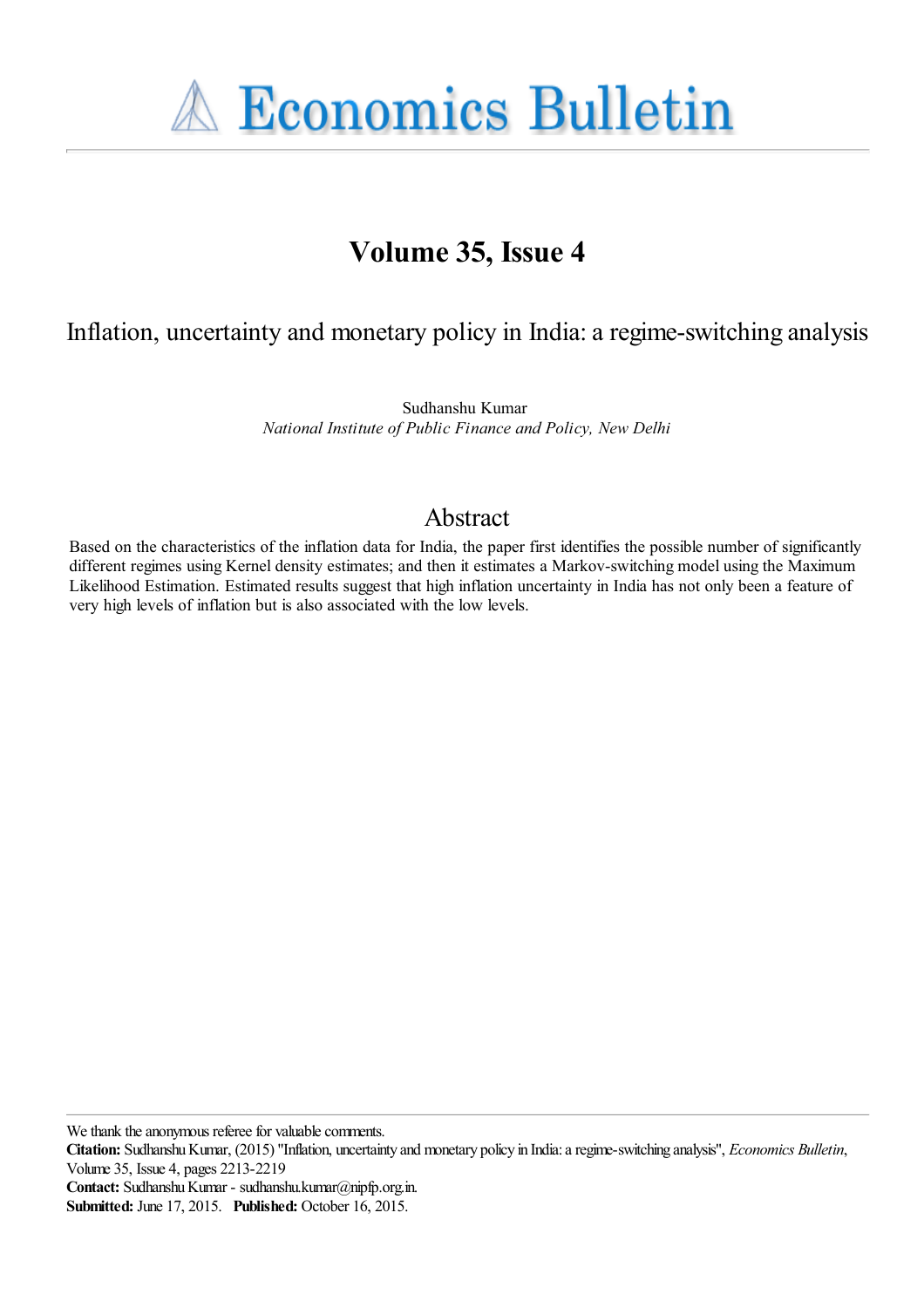# **1. Introduction**

Inflation and inflation uncertainty remain a key policy puzzle in India. Most of the studies on inflation and its related uncertainty have so far concentrated on developed economies. The literature presents a mixed picture on this topic and can be broadly categorized into two contradicting views: Friedman (1977) says that level of inflation is positively related to inflation uncertainty, whereas Engle (1983) using U.S. data finds this relationship to be not significant. The positive relation argument is supported by the empirical studies such as Cukierman and Wachtel (1979), Fisher (1981), Ball and Cecchetti (1990), Evans (1991), Holland (1993) and Caporale and McKiernan (1997). In contrast, other studies, such as Cosimano and Jansen (1988) and Hwang (2001), do not support this argument, although they are consistent with Engle (1983). Given the costs associated with inflation and its uncertainty, the relation between level and volatility of inflation remains relevant.<sup>1</sup>

This paper examines the issue for India and provides an alternative empirical framework for looking at inflation and its associated uncertainty. The paper is organized as follows. Section 2 outlines the framework for the current analysis and discusses the estimation strategy. Section 3 gives empirical results while Section 4 concludes.

# **2. Data and the Methodology**

### **2.1 Data**

We use seasonally adjusted monthly Wholesale Price Index (WPI) data for the period from April, 1982 to October, 2014. WPI has a broader coverage and has been used for the purpose of policy formulation as the main measure of inflation in India during this period. The data are collected from various issues of the RBI Handbook of Statistics and the RBI Handbook of Monetary Statistics on the Indian Economy.

#### **2.2 Methodology**

Any inference regarding the relation between the level of inflation in India and the associated volatility needs to be made using a suitable non-linear framework. The relation between inflation and volatility estimates using a GARCH model is not linear for India and the shape of the possible non-linearity between two is not clearly established.<sup>2</sup>

As an alternative, the paper analyses inflation data for India with a regime-switching framework. The main feature of the Markov Switching Model (MSM) is its handling processes driven by heterogeneous states of the world. For technical details on MSMs, see Hamilton (1994) and Kim and Nelson (1999). Based on characteristics of the inflation data, inflation over time is divided into different states.

Using Kernel density estimates, we first establish the possible number of states (regimes) with significantly different mean and variance based on characteristics of the data. Then, a

l

<sup>&</sup>lt;sup>1</sup> See Bailey (1956), Ireland (2009), Feldstein (1997), Kumar (2014), Lucas (2000) for further discussion on the cost of inflation.

<sup>&</sup>lt;sup>2</sup> The detailed results on GARCH model estimates are not reported here for reasons of brevity. However, they are available on request.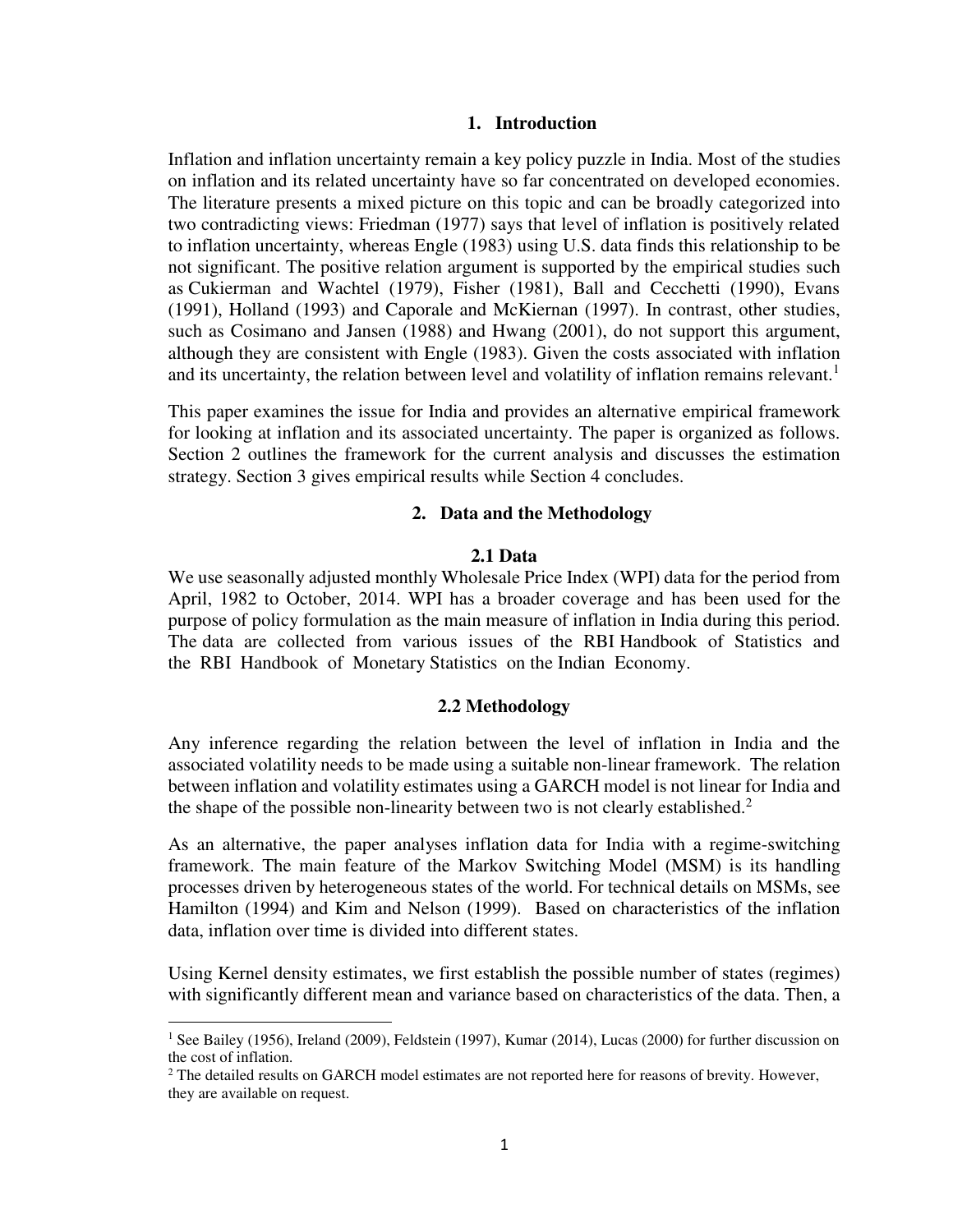Markov Switching Model (MSM) is estimated using Maximum Likelihood Estimation (MLE). We allow both the mean and the variances to be a function of the state indicator. Based on the filtered probability estimates obtained from the MLE, we calculate the conditional mean and the conditional volatility associated with the different states. The different volatilities for each state represent the uncertainty regarding the predictive power of the model in each state.

## **2.3 Determining the number of states for the MSM**

Before estimating the Markov-switching models, we need to establish whether there is any evidence of more than one state, as a single state would boil down to the usual fixed parameter specification. Testing for number of states raises a particular situation when a 'nuisance parameter' is not identified under the null hypothesis and hence the usual Likelihood Ratio test cannot be applied (Hamilton (1994)). Under such circumstances, if the null hypothesis is that of a single state then the transition probability parameters under the alternative hypothesis are not identified under the null, since the likelihood function remains unchanged for any value of the transition probability.

In presence of regime shifts, the kernel density of the frequency distribution of the inflation series should be multimodal, where significantly different number of modes in the density corresponds to the number of regimes. In order to establish the relevant number of regimes, we perform '*Silverman bootstrap test for multimodality*'- an approach, which combines the Kernel density estimation with bootstrap methods (Silverman, 1986, Efron and Tibshirani, 1993). In order to preserve the time-series correlation of the data, we use the moving-blocks multimodality test (Efron and Tibshirani, 1993). Also, Silverman (1983) shows that the bootstrap test may tend to be conservative with respect to the null hypothesis if the standard levels of p-values are used to reject the null, hence resulting in underestimating the size of the modes in the density. Accordingly, we have used 0.17 as the cut-off probability.

#### **2.4 Regime-dependent autoregressive parameters**

It is also interesting to check whether the inflation persistence in different regimes differs. However, the problem is that with the appropriate number of the autoregressive parameters in the model, the numerical maximization algorithm fails to converge to the global maximum from the MLE. Hence, an alternative approach by Bianchi and Zoega (1998) is used to identify the state-dependent autoregressive parameters. First, we estimate a model with the state-dependent mean and variance without any additional autoregressive parameters. An autoregressive process,  $AR(p)$ , is fitted to the model's residuals under the null hypothesis of constant autoregressive parameters. A dummy variable matrix  $D_s$  is constructed of the order  $(N - p) \times m$ , where m is number of states, p is the appropriate number of lags and N is the number of observations. An  $AR(p)$  model is fitted to the residual data with  $D_s$ , under the alternative hypothesis. Based on the Likelihood estimates from these two models, a Likelihood Ratio test is performed. If the null hypothesis gets rejected, we find evidence for the state-dependent autoregressive parameters.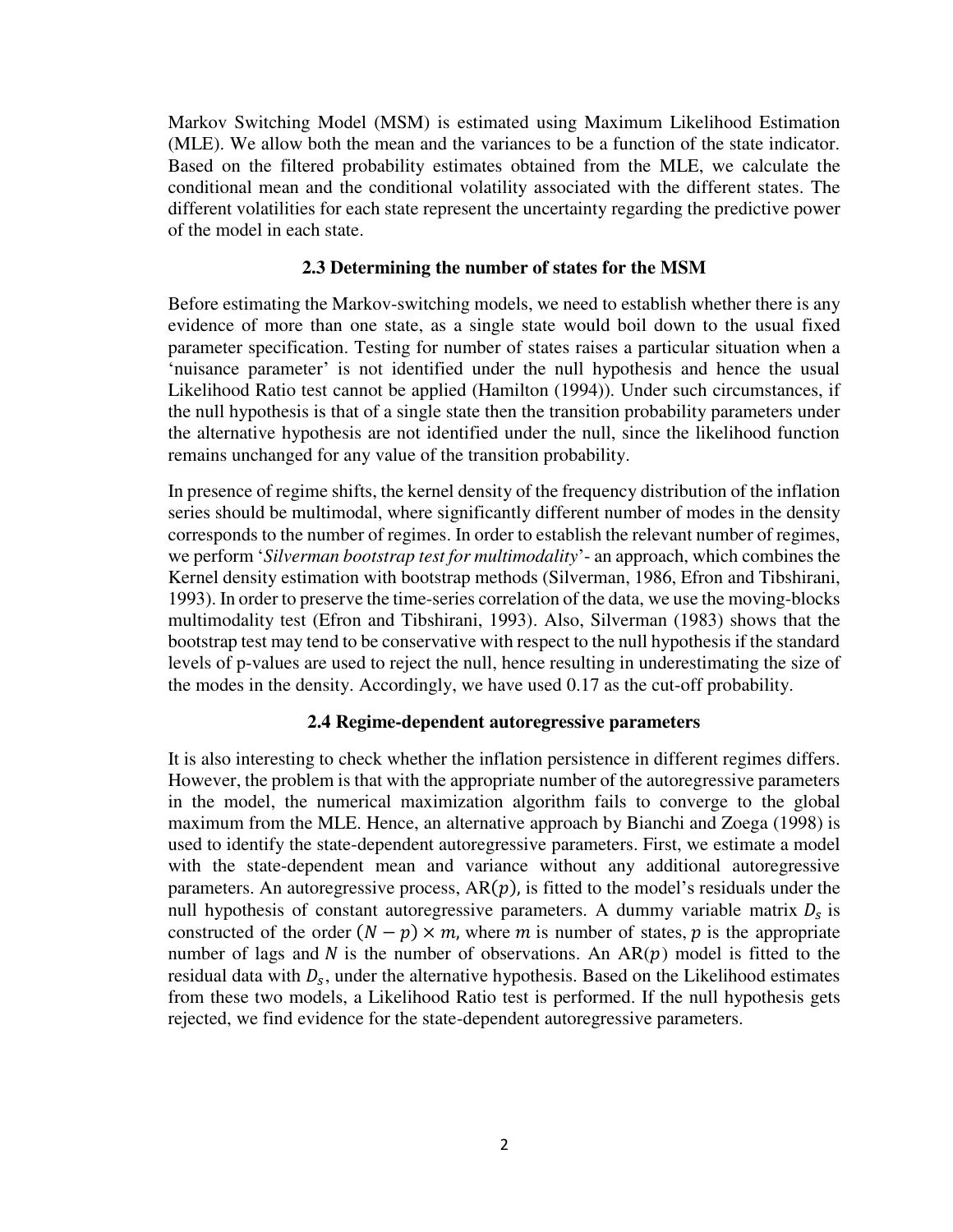# **3. Results and Analysis**

In order to carry out the Markov-switching analysis we need to establish whether there are regime switches and then to impose the optimal number of regimes or states before carrying out Maximum Likelihood Estimation. The multi-modal kernel density plot (Figure 1) is used as evidence for the presence of multiple states. However, the exact number of significantly different states cannot be inferred from this plot. The Silverman bootstrap test for multimodality is performed to establish the relevant number of states.

**Figure 1**: Kernel Density of Inflation in India for an optimal Bandwidth (0.26) with 95% bootstrap confidence intervals



The p-values along with the critical bandwidths corresponding to the different number of modes are reported in Table 1. The results suggest that there are three regimes for India's inflation for a cut-off p-value of 0.17.

| Table 1: Moving-blocks bootstrap multimodality test result                                 |                            |         |  |
|--------------------------------------------------------------------------------------------|----------------------------|---------|--|
| Number of                                                                                  | <b>Critical Bandwidths</b> | p-value |  |
| <b>Modes</b>                                                                               |                            |         |  |
|                                                                                            | 0.99                       | 0.13    |  |
|                                                                                            | 0.76                       | 0.14    |  |
|                                                                                            | 0.64                       | 0.17    |  |
|                                                                                            | 0.26                       | 0.26    |  |
| <i>Note:</i> p-values are obtained from the 1000 bootstrap replications of the sample. The |                            |         |  |
| block-length used is 15.                                                                   |                            |         |  |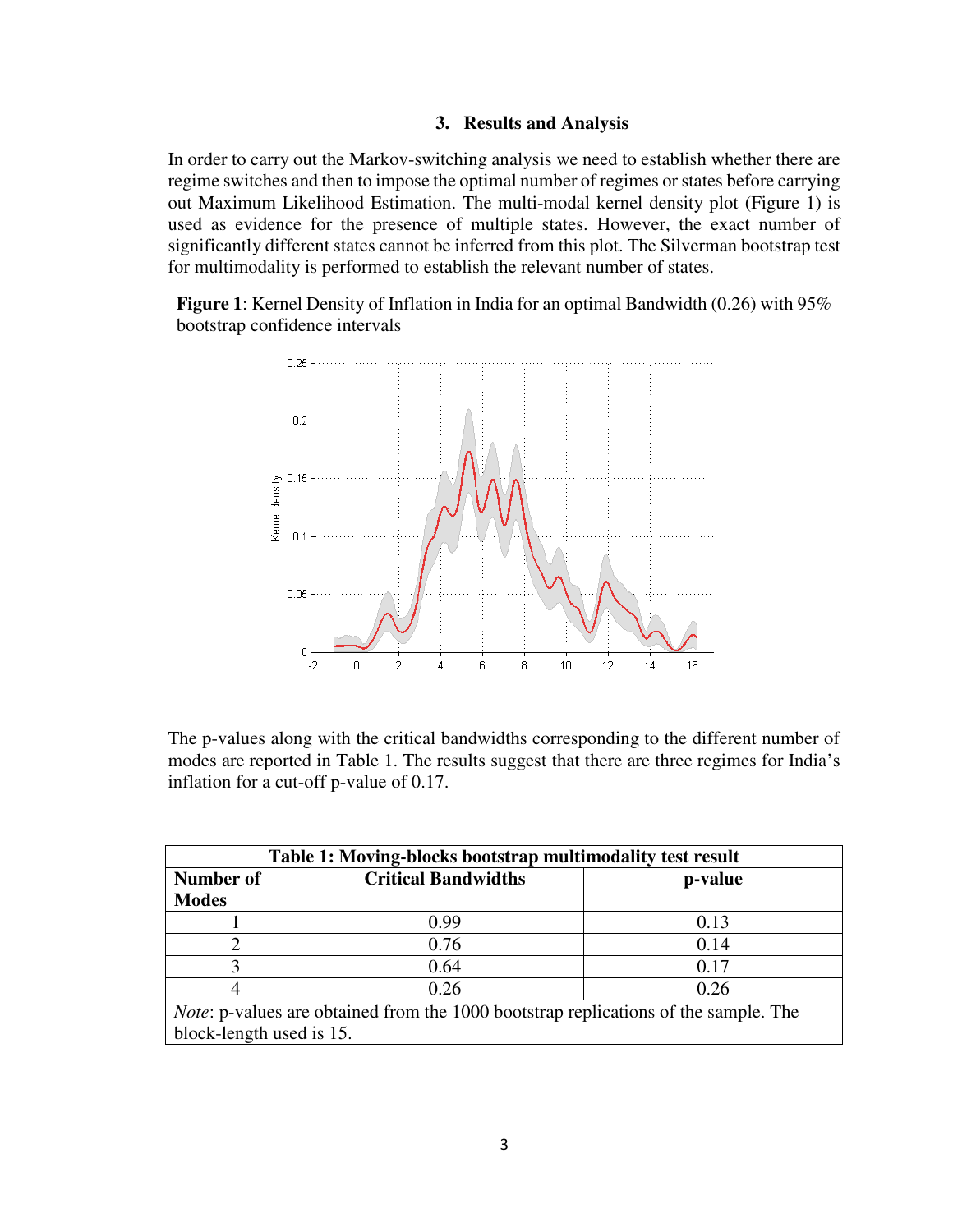We next estimate a Markov-switching model with three states using the Maximum Likelihood Estimates (MS-MLE). Again, to ensure the convergence of the model, we estimate the model without any autoregressive term. But we allow both the mean and the variance to switch among the different states. We check for the possibility of changing autoregressive parameters following the approach used in Bianchi and Zoega (1998). The detail of the approach is discussed in the methodology section.

Table 2 presents the estimated mean and variance along with the associated p-values. The means and variances in the different states are different from each other.

| Table 2: Inflation in India: MS-MLE estimate (1982:M04 – 2014:M10)                      |                |                                       |  |
|-----------------------------------------------------------------------------------------|----------------|---------------------------------------|--|
|                                                                                         | Mean (p-value) | <b>Conditional Variance (p-value)</b> |  |
| State 1 (Low)                                                                           | 3.85(0.00)     | 1.62(0.00)                            |  |
| <b>State 2 (Moderate)</b>                                                               | 6.64(0.00)     | 0.99(0.00)                            |  |
| State 3 (High)                                                                          | 10.68(0.00)    | 4.64(0.00)                            |  |
| LR test statistics for the test of constant autoregressive parameters across the states |                |                                       |  |
| (based on the residual series) is $58.64 \sim \chi^2$ (39)                              |                |                                       |  |

The last row in the table 2 reports the LR-test statistics for the test of constant autoregressive parameter across the states, based on the residual series from the fitted model. The null of constant autoregressive parameters is rejected. This suggests that the persistence of inflation in the different states is significantly different.

The estimated conditional variances associated with the different states of inflation are also reported in Table 2. The variances are significantly different from zero. The volatility of inflation is high in the states of very high and low levels of inflation, whereas in the intermediate states it is relatively low, indicating that the higher inflation uncertainty is linked with both the low and high levels of inflation.

The inflation uncertainty associated with the levels of inflation can be better examined from the Figure 2. The trend lines are fitted to infer about the possible association between inflation and its volatility. There are three clusters visible in Figure 2 and the non-linear trend line fits better than the linear line. It suggests that the relationship between inflation and its uncertainty is not linear.

The low and high levels of inflation are associated with higher inflation uncertainty in India. Thus, the empirical evidence suggests that the relationship is non-linear in the Indian inflation data. This result not only contradicts Friedman's (1977) observation that inflation level is positively linked with high inflation uncertainty, it also differ from Engle's (1983) evidence based on a GARCH model using U.S. data. The related literature for developed economies provides sufficient ground regarding the association between high uncertainty and high inflation. However, what explains the higher uncertainty associated with low level of inflation compared to that during moderate levels of inflation?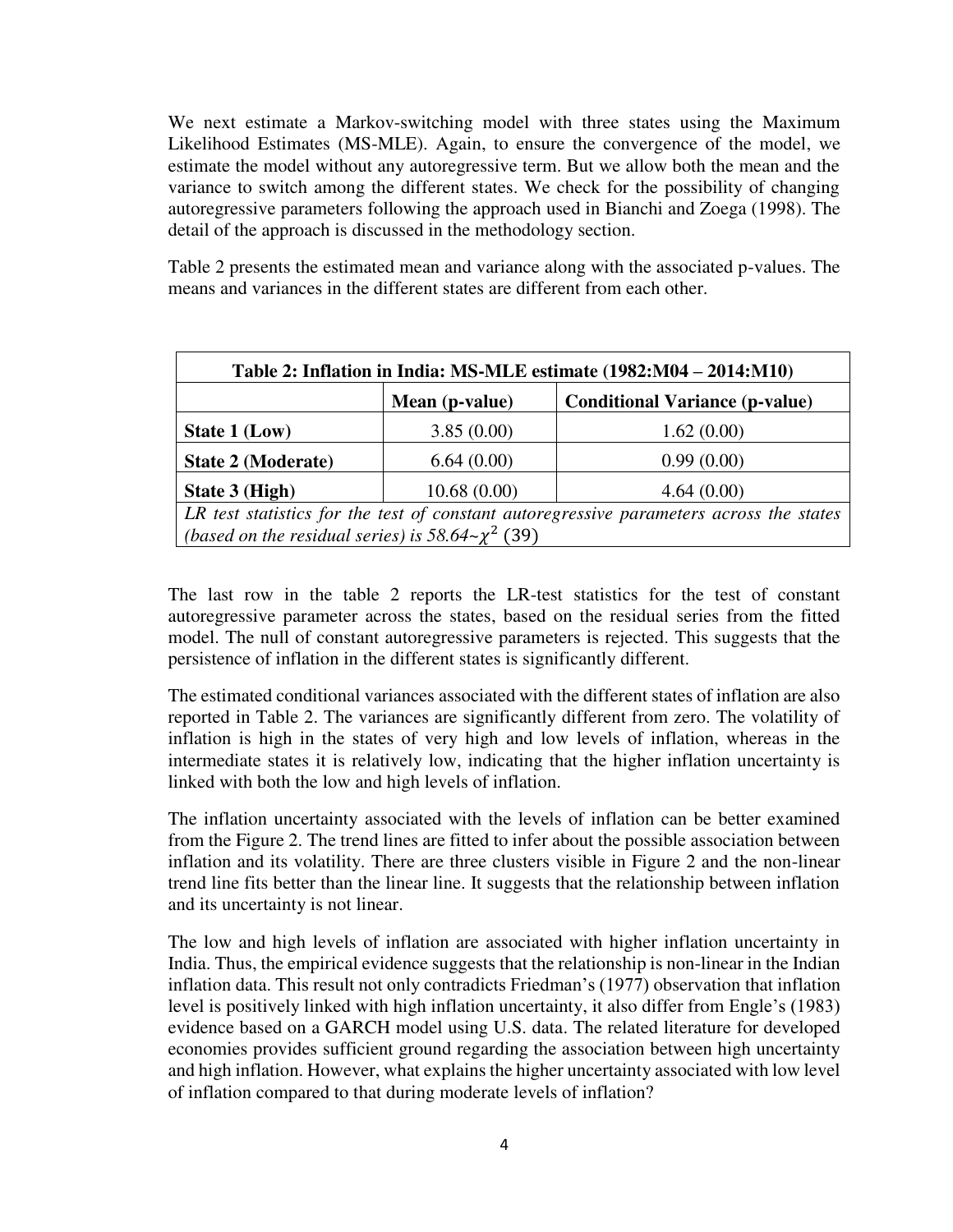**Figure 2: Inflation and Inflation Uncertainty from the MS-MLE model** 



This might be explained by policy makers' lack of commitment towards price stability and a higher temptation to pursue an expansionary monetary policy when inflation is below its comfort level. A central bank burdened with multiple objectives (e.g. output along with inflation) might shift its attention away from inflation stabilization as soon as inflation enters into the low state. The expansionary policy in low inflation regime could put inflationary pressure and make it more volatile. This probable explanation resonates with the view expressed by the then Reserve Bank of India (RBI) governor, Y V Reddy (2007), "… the twin objectives of monetary policy in India have evolved over the years as those of maintaining price stability and ensuring adequate flow of credit to facilitate the growth process. The relative emphasis between the twin objectives is modulated as per the prevailing circumstances and is articulated in the policy statements by the Reserve Bank from time to time." Thus, the presence of multiple objectives coupled with the fiscal dominance in India shifted the focus of monetary authority to support the fiscal goal of achieving higher growth when inflation was low during the period of analysis.<sup>3</sup> This might have led to higher inflation uncertainty.

#### **4. Conclusion**

This paper finds that inflation in India exhibits high and varying level of uncertainty for different regimes. Inflation uncertainty does not exhibit a linear relation with different levels of inflation. Higher inflation uncertainty may not only be a feature of very high levels

 $\overline{\phantom{a}}$ 

 $3$  In an interview to the WSJ on July 16, 2012, the RBI governor V Reddy said, "The issue of fiscal dominance has been a factor for most of the time in India. It is worrisome, it continues to be worrisome. Sometimes more worrisome, sometimes less worrisome but it's not new." Accessed on August 27, 2015 at http://blogs.wsj.com/indiarealtime/2012/07/16/qa-former-rbi-chief-y-v-reddy/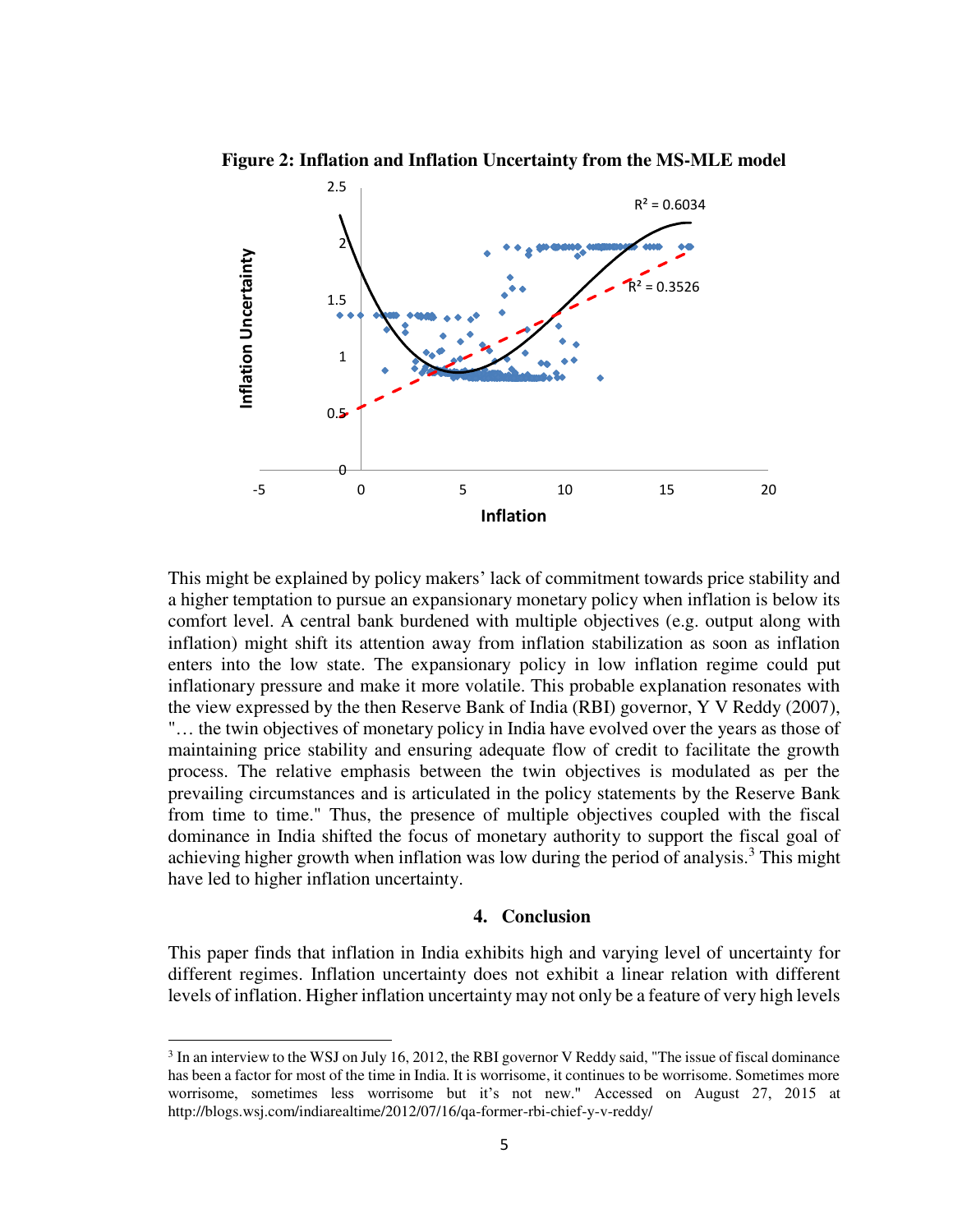of inflation but also of low levels. Our results with Indian data thus shed a different light than what was envisioned by Friedman (1977) and documented by Engle (1984) with U.S. data.

#### **References**

Bailey, M. J., (1956) "The Welfare Cost of Inflationary Finance", Journal of Political Economy, **64** (2): 93–110.

Ball, L. and Cecchetti, S., (1990) "Inflation and uncertainty at short and long horizons", *Brookings Papers on Economic Activity*, **1,** 215–254.

Bianchi, M. and Zoega, G., (1998) "Unemployment persistence: Does the size of the shock matter?", *Journal of Applied Econometrics*, **13**, 283-304.

Caporale, T. and McKiernan, B., (1997) "High and variable inflation: further evidence on the Friedman hypothesis", *Economics Letters*, **54**, 65–68.

Cosimano, T. and Jansen, D., (1988) "A comment on estimates of the variance of US inflation based upon the ARCH model", *Journal of Money, Credit, and Banking*, **20**, 409– 421.

Cukierman, A. and Wachtel, P., (1979) "Differential inflationary expectations and the variability of the rate of inflation", *American Economic Review*, **69**, 595–609.

Efron, B. and Tibshirani, R. J., (1993) "*An Introduction to the Bootstrap*", Monographs on Statistics and Applied Probability, **57**, Chapman and Hall, New York.

Engle, R., (1983) "Estimates of the variance of US inflation based upon the ARCH model", *Journal of Money, Credit, and Banking*, **15**, 286–301.

Evans, M., (1991) "Discovering the link between inflation rates and inflation uncertainty", *Journal of Money, Credit, and Banking*, **23**, 167–184.

Feldstein, M., (1997) "The Costs and Benefits of Going from Low Inflation to Price Stability", in *Reducing Inflation: Motivation and Strategy*, ed. C. D. Romer and D. H. Romer, 123–56. NBER Studies in Business Cycles, vol. **30**. Chicago and London: University of Chicago Press.

Fisher, S., (1981) "Towards an understanding of the costs of inflation: II", *Carnegie Rochester Conferences Series on Public Policy*, **15**, 5–42.

Friedman, M., (1977) "Nobel lecture: inflation and unemployment", *Journal of Political Economy*, **85**, 451–472.

Garcia, R. and Perron, P., (1996) "An analysis of the real interest rate under regime shifts", *Review of Economics and Statistics*, **83**,111–125.

Hamilton, J., (1994) *Time Series Analysis*, Princeton University Press.